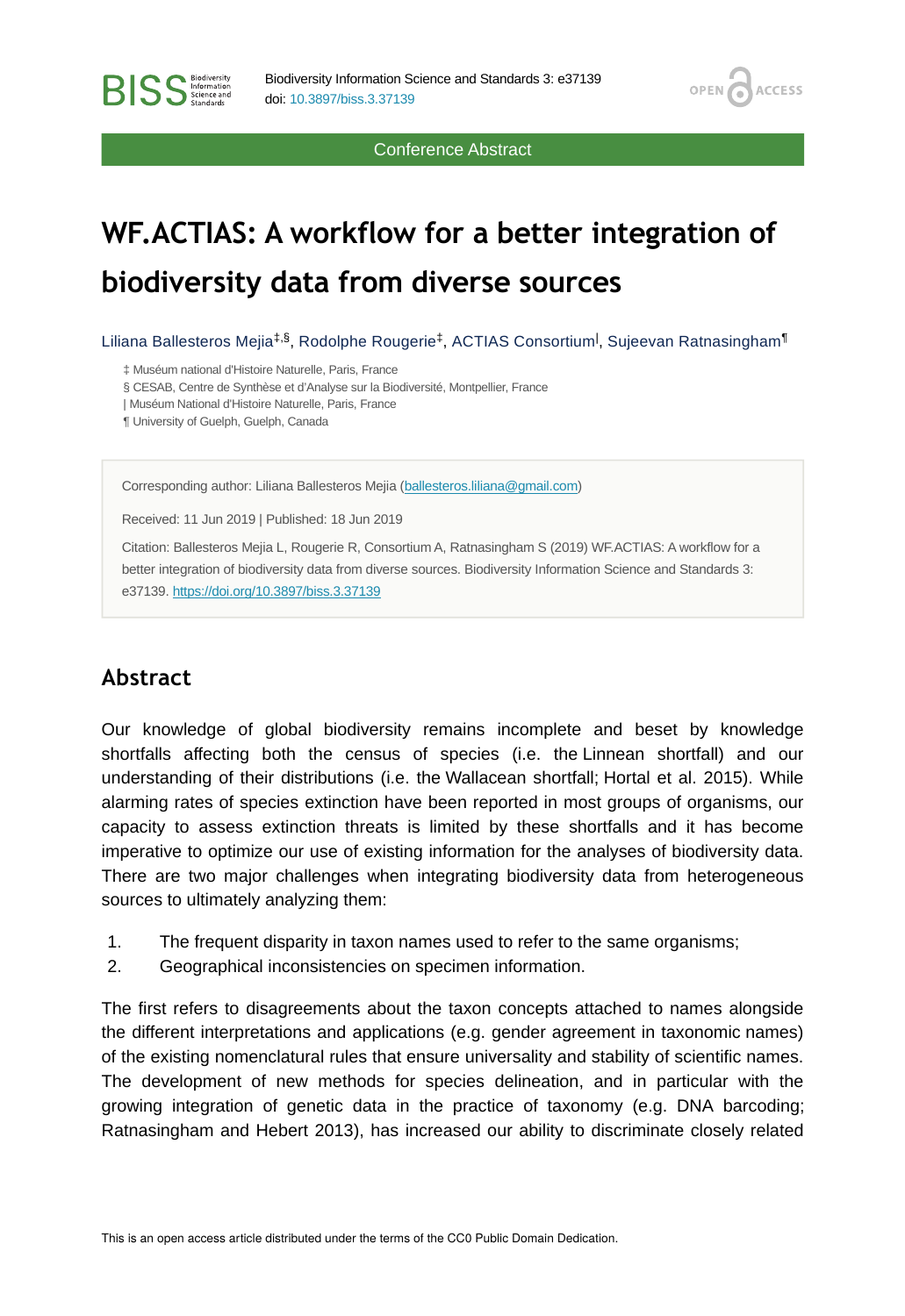species. This enhances the resolution level at which biodiversity is documented, described and analyzed(Goldstein and DeSalle 2011). One frequent outcome is the redefinition of species boundaries; either through merging (synonymy) or splitting of previously recognized species. In understudied groups such as insects, the resulting inflation of names, sometimes provisional, further defies the reconciliation of names used by different sources.

The second challenge refers to the completeness and accuracy of geographical information. Specimen records in biodiversity databases often lack GPS coordinates. Consequently we need to accurately infer the latitude and longitude from place names. Other frequent inaccuracies include erroneous georeferencing, imprecision and/or error in the location of a record (Soberón and Peterson 2004).

Integration of data on the basis of taxon names and their geographic information is a major challenge that either results in excluding a significant number of records, or in merging incompatible records, leading to erroneous outcomes. Therefore, we have developed WF.ACTIAS, a computational workflow that gathers data from several sources and provides the user with tools to make objective and reproducible decisions to assign records to a consensus species name, while detecting and correcting geographical inconsistencies. Its main objective is to automate a process that can integrate information about nomenclature, taxon concepts and geographical information to reconcile taxon names from different sources. Here, we present the WF.ACTIAS workflow in the context of the analysis of diversity in two sister families of moths – the Saturniidae and Sphingidae. Species boundaries in these insects have been thoroughly and comprehensively revisited through the integration of DNA barcodes and we are tackling the reconciliation of taxon names in ca. 282 000 records of which more than 77 000 have DNA barcodes. The outcome of this data integration is essential to study patterns of biodiversity and distributions and sets the ground to extend this process to other groups of organisms.

#### **Keywords**

Integrative taxonomy, biodiversity databases, insects, geographical information of specimens, biodiversity informatics

### **Presenting author**

Sujeevan Ratnasingham

## **Presented at**

Biodiversity\_Next 2019